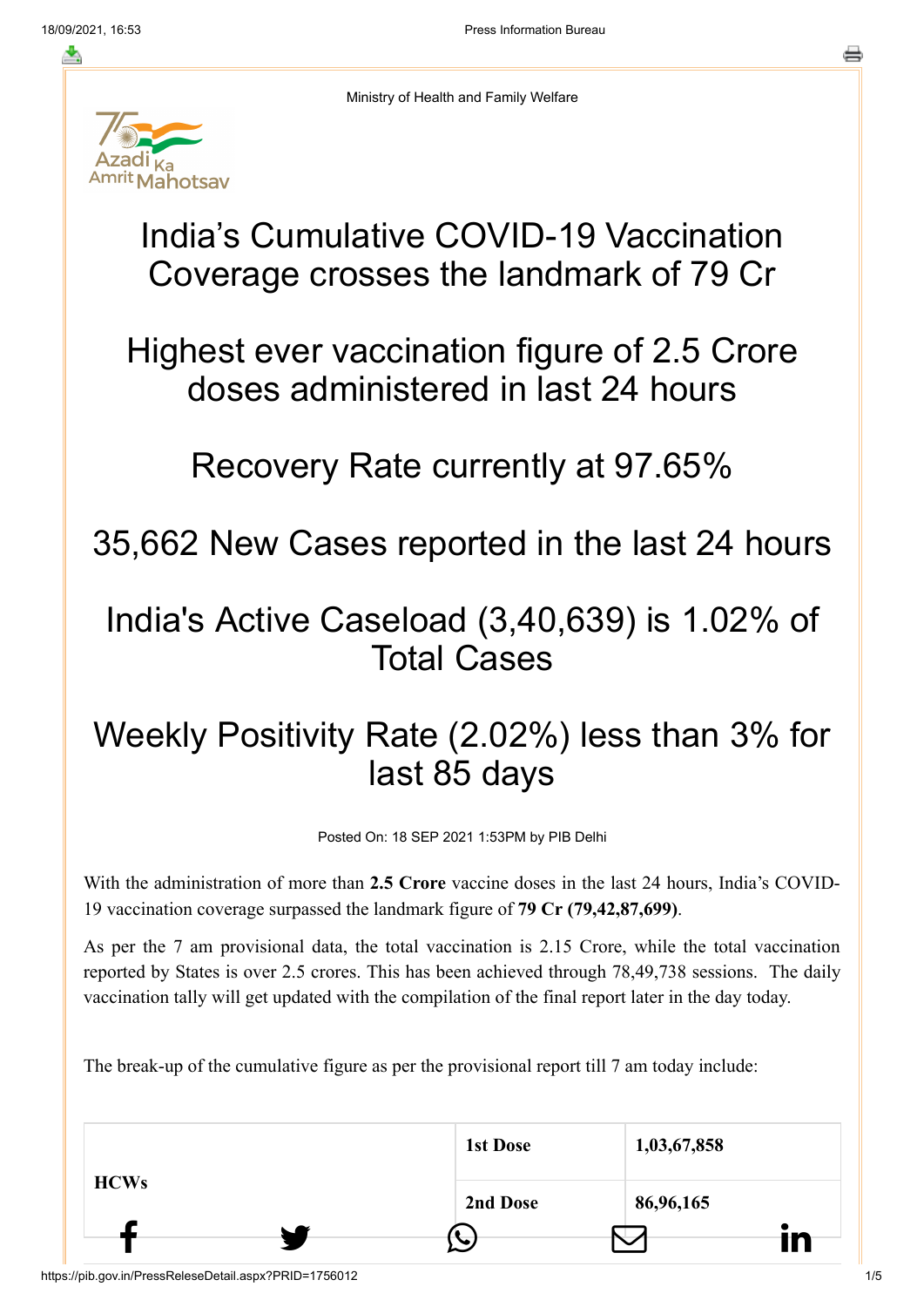18/09/2021, 16:53 Press Information Bureau

|                       | <b>1st Dose</b> | 1,83,43,570     |
|-----------------------|-----------------|-----------------|
| <b>FLWs</b>           | 2nd Dose        | 1,44,00,387     |
|                       | <b>1st Dose</b> | 32, 12, 63, 332 |
| Age Group 18-44 years | 2nd Dose        | 5, 62, 22, 452  |
|                       | <b>1st Dose</b> | 14,93,59,311    |
| Age Group 45-59 years | 2nd Dose        | 6,77,70,267     |
|                       | <b>1st Dose</b> | 9,61,06,803     |
| Over 60 years         | 2nd Dose        | 5, 17, 57, 554  |
| <b>Total</b>          | 79, 42, 87, 699 |                 |

Congratulating the country on this stupendous achievement, Prime Minister Shri Narendra Modi in a tweet said:

"Event Indian would be proud of today's record vaccination numbers".



Every Indian would be proud of today's record vaccination numbers.

I acknowledge our doctors, innovators, administrators, nurses, healthcare and all front-line workers who have toiled to make the vaccination drive a success. Let us keep boosting vaccination to defeat COVID-19.

8:51 PM · Sep 17, 2021 · Twitter for iPhone

Union Health Minister Mr. Mansukh Mandaviya also congratulated the countrymen on this record achievement. He dedicated this success to the Healthcare workers of the country.





...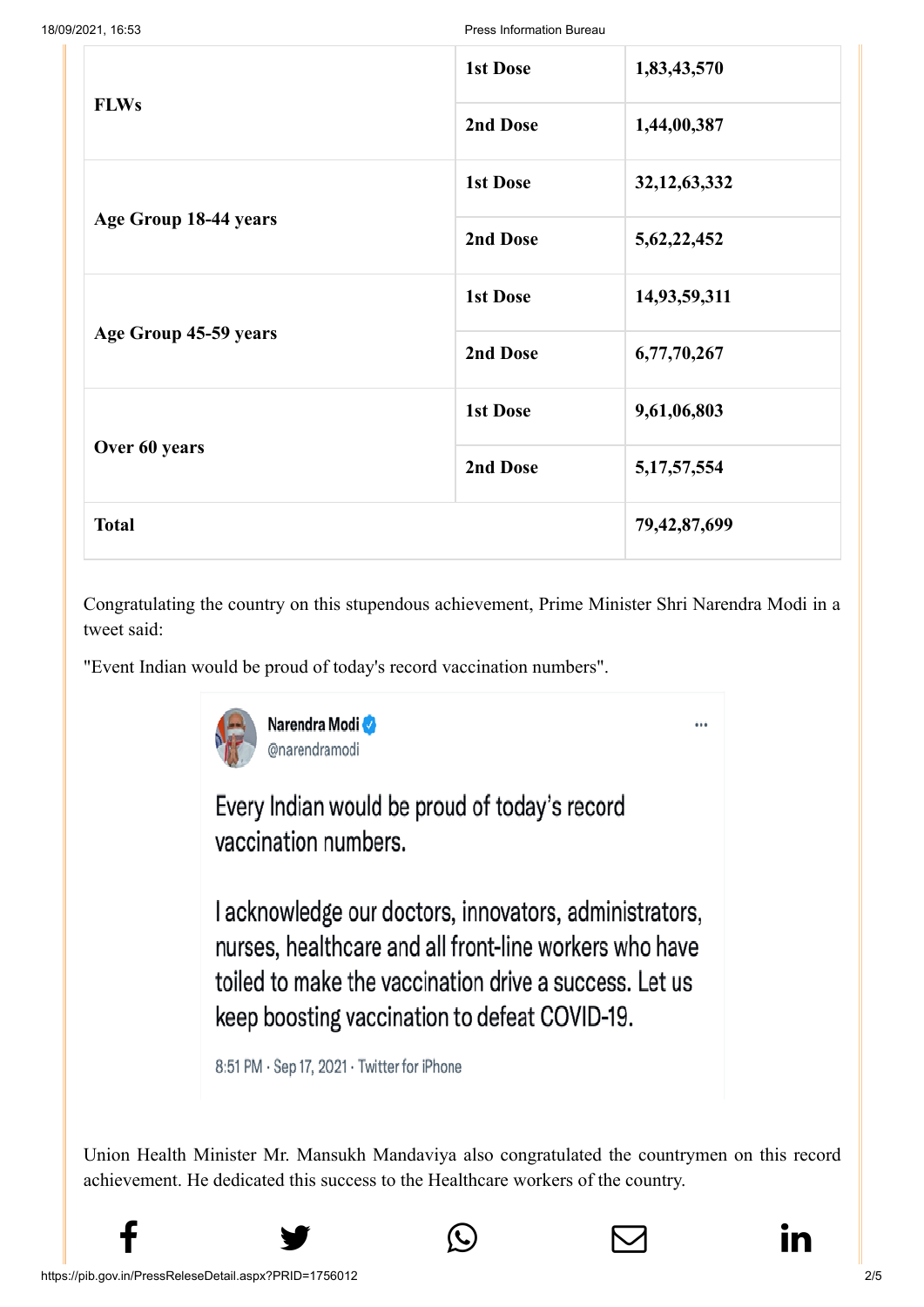

Congratulations india!

PM @NarendraModi जी के जन्मदिवस पर भारत ने आज इतिहास रच दिया है।

2.50 करोड़ से अधिक टीके लगा कर देश और विश्व के इतिहास में स्वर्णिम अध्याय लिखा है।

आज का दिन हेल्थकर्मियों के नाम रहा। #HealthArmyZindabad **Translate Tweet** 



<sup>11:58</sup> PM · Sep 17, 2021 · Twitter Web App

The recovery of **33,798** patients in the last 24 hours has increased the cumulative tally of recovered patients (since the beginning of the pandemic) to **3,26,32,222.**

Consequently, India's recovery rate stands at **97.65%**.



Sustained and collaborative efforts by the Centre and the States/UTs continue the trend of less than **50,000 Daily** New Cases that is being reported for 83 consecutive days now.

**35,662** [new cases](http://www.facebook.com/share.php?u=https://pib.gov.in/PressReleasePage.aspx?PRID=1756012) [were reported in the l](https://twitter.com/intent/tweet?url=https://pib.gov.in/PressReleasePage.aspx?PRID=1756012&text=India%E2%80%99s%20Cumulative%20COVID-19%20Vaccination%20Coverage%20crosses%20the%20landmark%20of%2079%20Cr)[ast 24 hours.](https://api.whatsapp.com/send?text=https://pib.gov.in/PressReleasePage.aspx?PRID=1756012)

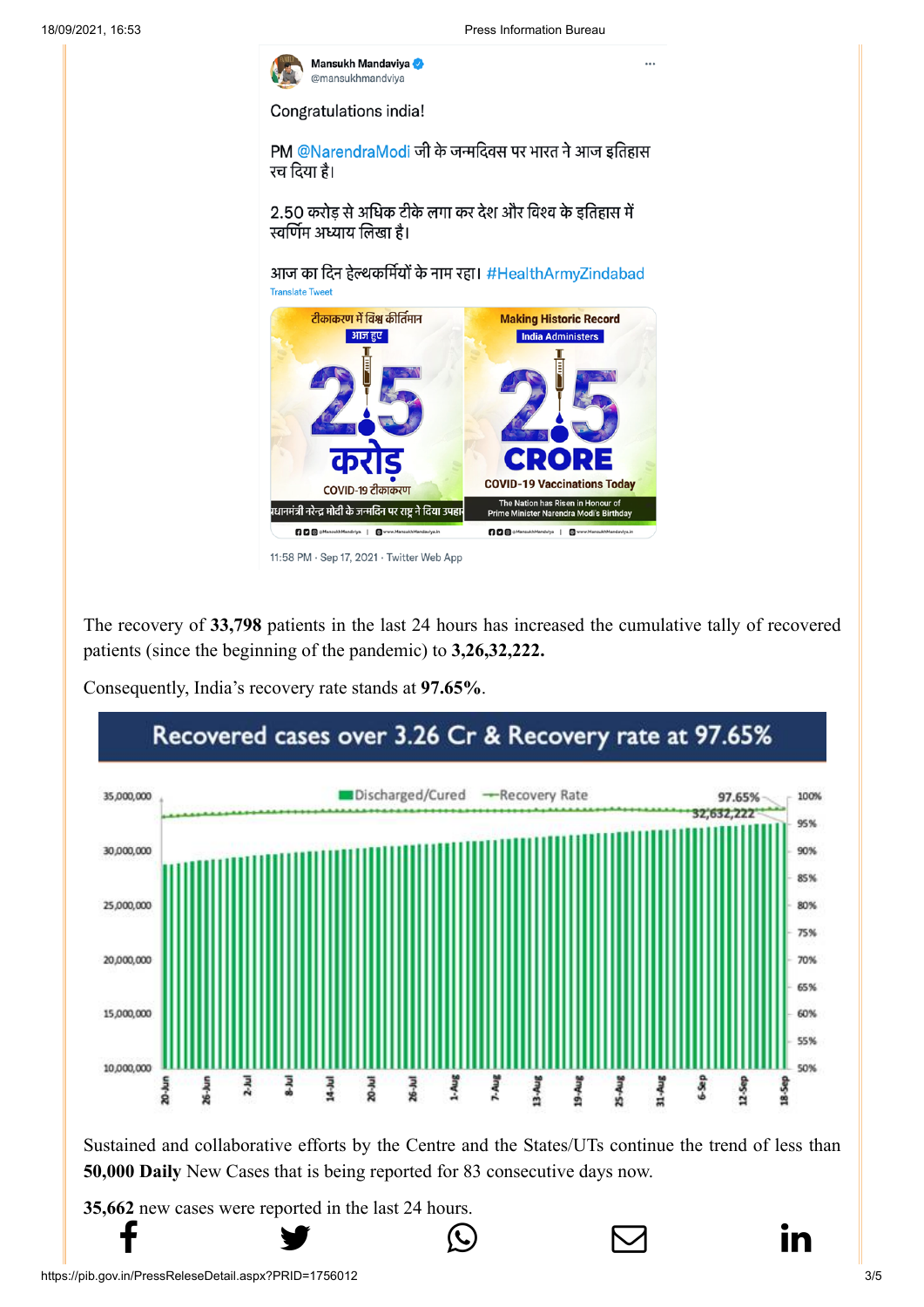18/09/2021, 16:53 Press Information Bureau



The Active Caseload is presently **3,40,639**. Active cases presently constitute **1.02%** of the country's total Positive Cases.



The testing capacity across the country continues to be expanded. The last 24 hours saw a total of

**14,48,833** tests being conducted. India has so far conducted over **55.07 Cr (55,07,80,273)** cumulative tests.

While testing capacity has been enhanced across the country, **Weekly Positivity Rate at 2.02% remains less than 3% for the last 85 days now. The Daily Positivity rate reported to be 2.46%.** The daily Positivity rate has remained below 3% for last 19 days and below 5% for 102 consecutive days now.

 $f$  y  $\circledcirc$   $\quad \circ$  in